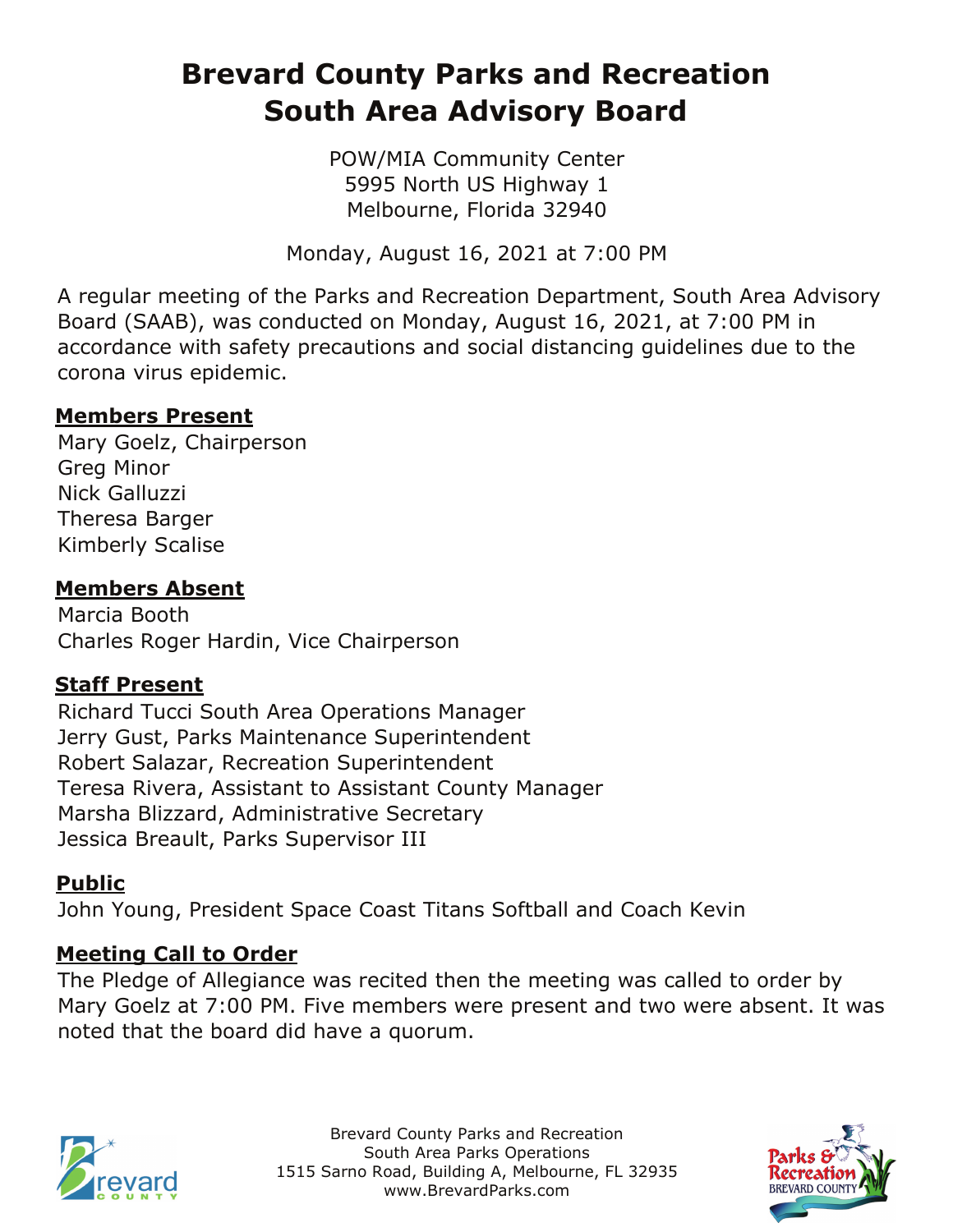#### **Approval of Minutes**

Mary Goelz inquired if SAAB members had the opportunity to look over the minutes for the regular meeting on June 21st. Motion made by Mary Goelz to accept the minutes of June 21st as submitted; Greg Minor seconded and the motion unanimously passed.

#### **Public Input**

John Young President of the Space Coast Titans Girls Fast Pitch Softball and coach Kevin both spoke regarding a recreation partnership with the south area. Currently operate in the North Area Park at Chain of Lakes in Titusville. League is made up of 10 teams with 110 to 115 active players, ages 7 to 18. They are a full 501(c) nonprofit, all 100% volunteers.

The organization has grown in the last six years and is looking to expand to the south area for their travel ball. They offer scholarships and sponsorships that has allowed girls to play at high school and collegiate level. Big sister program, fundraisers together and promote a family atmosphere.

As with Chain of Lakes, they are looking for a place to practice every week. Open to players of all skill levels; no tryouts just workouts. Rosters are players of all skill levels; no tryouts just work outs. Rosters 10-12 per team. Practice play program were all unskilled members are part of the team, but teams are not on the travel team until or if they progress in skill level. Those players have no cost associated with membership.

Kevin added they have already merged their 8U, 10U and 12U teams with assistant coach for and currently have teams formed, playing at Suntree and Crane Creek but want a year-round, August through December and February through July, designated space in the south area. Mr. Young noted they are losing members due to travel from Viera, south area to Titusville.

Teresa Scalise asked when practices are held. John Young answered, "Practices are Tuesdays, Thursdays and Sundays."

Greg Minor asked if any staff was paid?

John Young, "No, sir, all of our staff are volunteers. All funding is through concession sales, hosting tournaments, fund raisers, business donations and banner advertising programs.

Kevin added, "Travel can be expensive, the program is run so well, it pays for everything. Not all families can afford to travel. Fund raisers go into players' accounts. Sponsors pay for bats, gloves. Internal funds go towards travel players



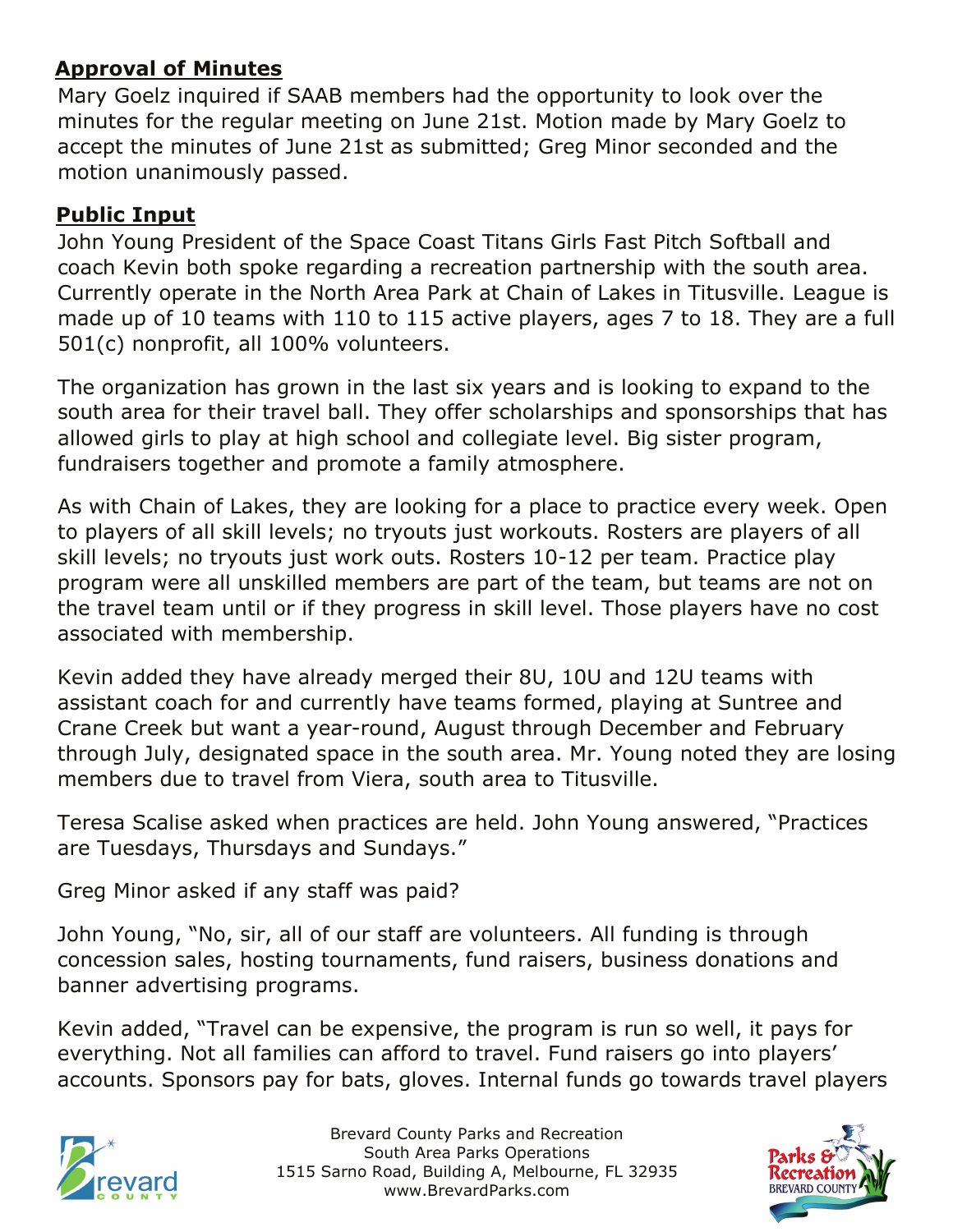participation. We never have and never will turn someone away based on their ability to pay."

Greg Minor asked, "Is there capacity to expand?"

Rob, "We met a couple months ago, they understood the saturation of our fields. Potentially could use the Suntree fields on Sundays, which has the most availability.

John, "We take great care of our fields. We'd be happy with space at Suntree."

Speakers departed. No other members of the public present.

# **Staff Reports**

Maintenance - Jerry Gust, Parks Maintenance Superintendent

- a. South Mainland Community Center voice activated alarm system will be completed by the end of September. Already completed at Max K. Rodes and will move on to Viera and South Beaches Community Centers this fiscal year.
- b. Long Point pump house and maintenance shed building are completed
- c. Wickham Park Disabilities building received review from architects, working with purchasing, City of Melbourne zoning approval, permit for water received
- d. Wickham Park restrooms A and B received site layout, changes made
- e. Awaiting South Area to approve 60% plans
- f. Wickham Park caretaker site, waiting for City of Melbourne certificate of occupancy, everything else complete
- g. Lake Washington sea wall, awaiting Department of Environmental Protection permits
- h. Old home awaiting asbestos report at Lake Washington, report came back negative, plan to demo building
- i. Installed six speed bumps and an LED speed monitoring sign in the Rode's Park roadway to deter speeders. Four more on order.
- j. Installed new carport at Viera Regional Park to store and protect equipment
- k. Completed installation of new shade cover over the South Beaches Community Center playground
- l. Installation of shade cover over Howard E. Futch playground
- m.Homeless camp evictions at Howard E. Futch, Canova, Sea Gull parks along with removal of non-native, invasive plants and dead trees to discourage future camps
- n. Resealed POW/MIA parking lot



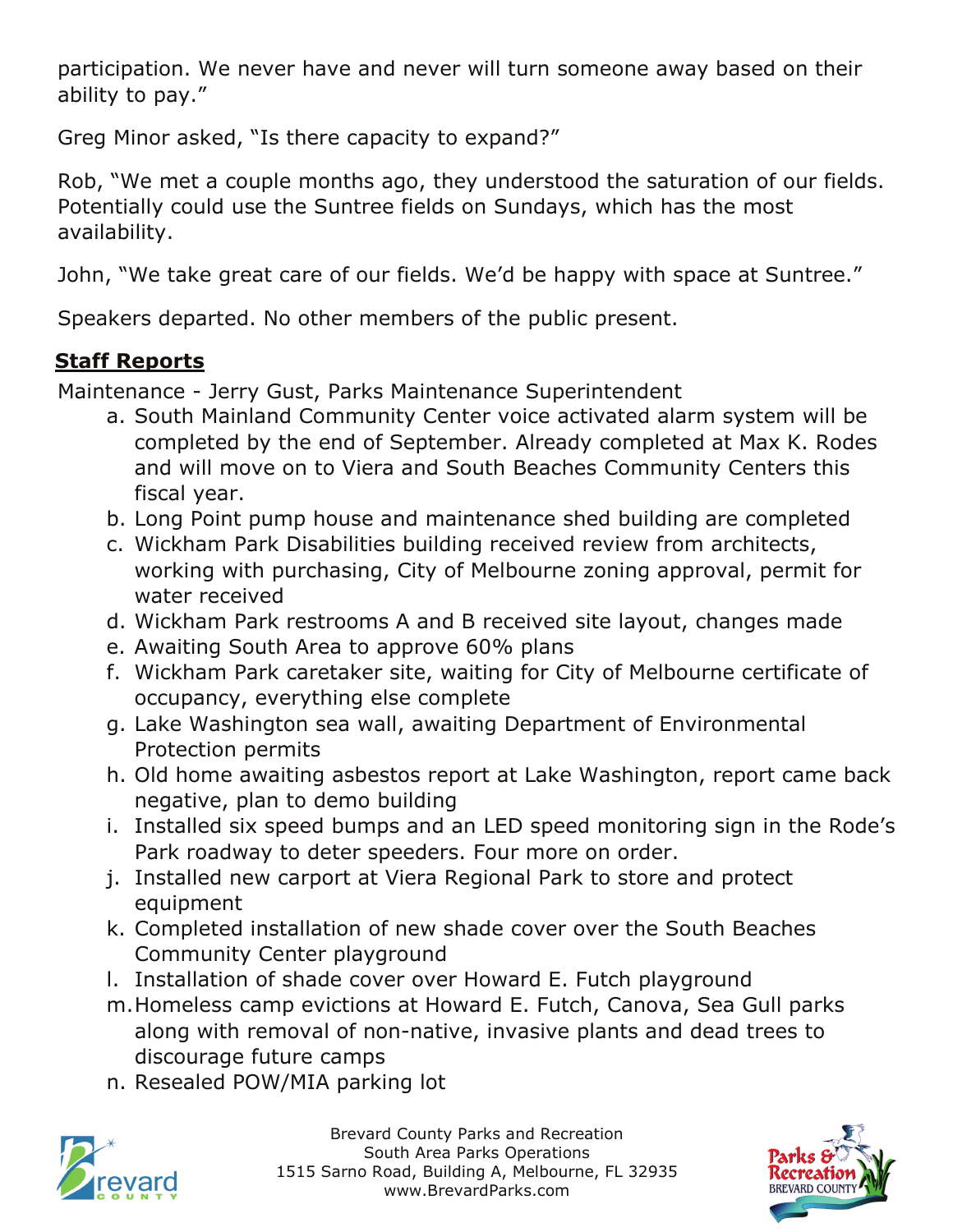- o. Replaced kitchen roof hood vent system on Billie's Restaurant at Spessard Holland Park North due to corrosion
- p. Completed the re-decking and handrails of three dune crossovers at Howard E. Futch Park. Currently working on one each at Spessard Holland North and South Park, and River Drive
- q. Completing athletic field renovation in preparation of the all youth leagues
- r. Sadly, reporting the passing of team member Greg "Bubba" Carlton, Maintenance Equipment Operator

Recreation - Rob Salazar, Recreation Superintendent

- a. Summer camp ended August  $9<sup>th</sup>$ , 2021 with 1,000 plus kids attending
- b. About 3,000 attended the Great American Food Truck Bash at Wickham Park on July 2<sup>nd</sup>. Over 20 food trucks participated
- c. June 26th kicked off our summer concert series and food trucks at Wickham Park. Featuring local bands like Bella Donna Project and Greggie and the Jets on July 24<sup>th</sup>, these events were very well received. The concert series will continue on August 21st featuring American Hotrods and You're Gonna Get It on September 18th
- d. Movies in the Park at Wickham Park showed Sandlot on June 25th and Sonic the Hedgehog on July 23<sup>rd</sup>. There were about 200 attendees each
- e. The afterschool program at Viera Regional, Rodes and South Mainland Community Centers started August 10<sup>th</sup>. There are a few spots still available at Rodes with South Mainland and Viera full. with 26 spots
- f. Job fair tomorrow for all departments to combat the severe staff shortage we are currently experiencing

Wickham Park – Jessica Breault, Parks Supervisor III

- a. A few projects completed including contractors trimming trees and removing invasive vegetation
- b. There was free family fun event hosted by a local church on July 4th with food and games
- c. City of Melbourne suspended activities; vendors want to move events to Wickham
- d. Girls high school cross country being held
- e. 9-11 5k on September 4<sup>th</sup>
- f. Caribbean Festival September 5th
- g. New event "Junkin' Pumpkin Fall Vintage Market" September 25th
- h. Melbourne Fall Art and Craft festival October 23rd and 24th
- i. Campgrounds at Wickham Park are at 100% capacity again

Richard Tucci – South Area Operations Manager

a. Job fair tomorrow for all departments; spread the word come by



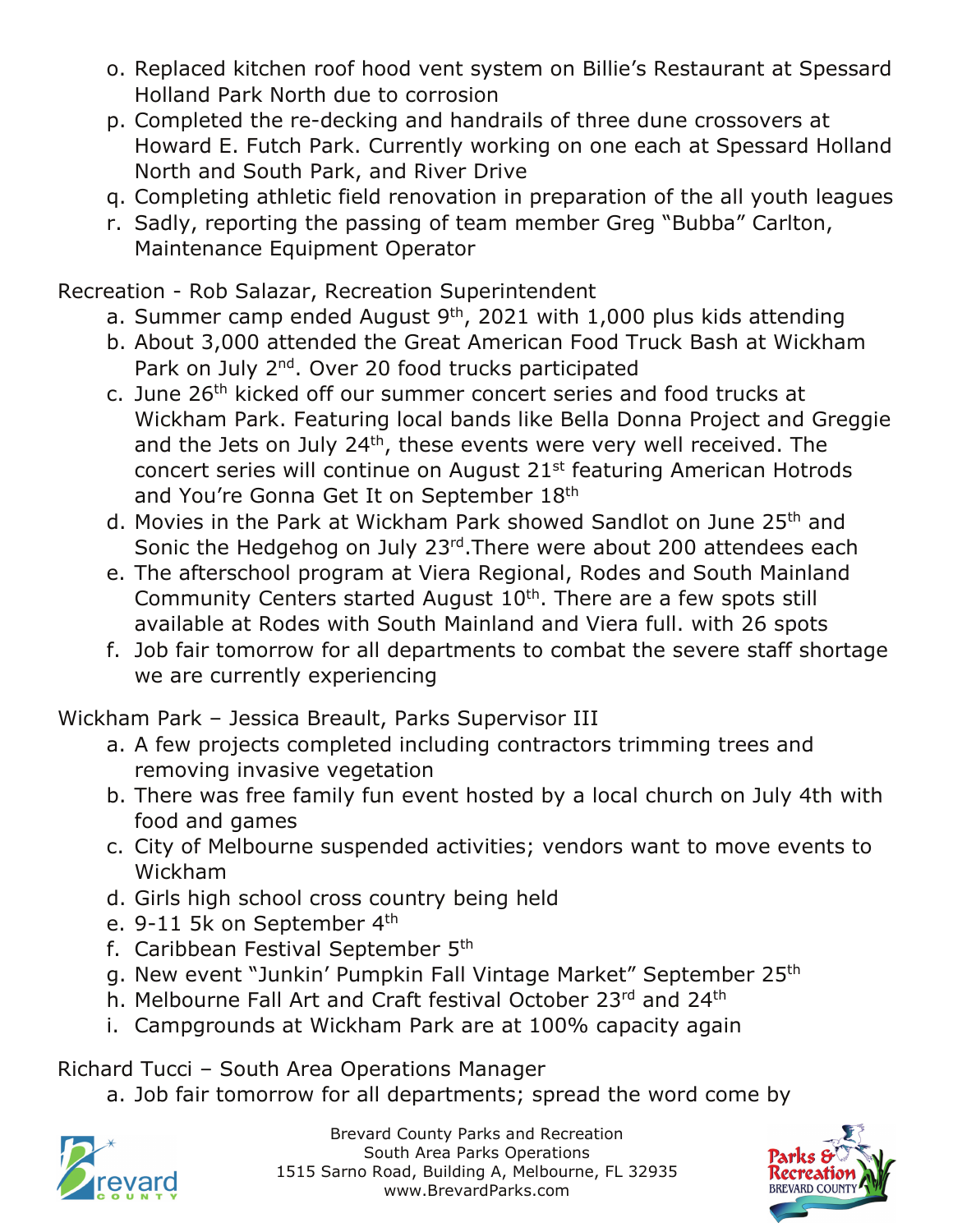## **Old Business**

Preliminary information on pump track as proposed in previous meeting.

- a. Teresa Barger visited Candyland Park in Longwood. Estimated cost for 9,000 square feet equaling 200 feet by 300 feet is \$135,000 for asphalt construction. Construction would require community involvement and donated time. Further discussion regarding prefabrication option, permitting and materials. Proposed locations beachside near Canova Park or Flutie Field Complex where playground used to reside; South Beach Community Center or Wickham Park.
- b. Jessica asked where Candyland was located. Teresa, "Longwood."
- c. Would like to meet regarding potential locations. Rob asked if her proposal could be sent to Recreation for discussion of budget and feasible locations; including sponsors. Teresa agreed to have for future meeting.

## **New Business**

Discussion regarding Frisbee Golf at Wickham Park

- a. Request for expansion of nine additional holes; total of 22. Citizen emailed with concern regarding trails.
- b. Jessica Breault stated the new holes would have no impact on existing trails. Currently most holes are within park area and pavilion where large events interfere with disk golf. New course would be in the horse pasture using the tree cover and natural typography; would only require removal of some dead trees and invasive plants; also, within fire lines. This addition would reduce vegetation regrowth and would further discourage encampments and picking/cutting palmetto berries and ATV usage.
- c. Rob follow up in agreement and supportive of the installation of the additional holes. Wanted to address due to citizen concern. Additionally, usage of 200 plus per day due to outdoor and social distancing and no cost for usage.
- d. Mary made motion to approve the expansion of the disc golf course, seconded by Kim Scalise, all in favor, motion passed unanimously.
- e. Further discussion regarding Space Coast Titans Softball partnership
- f. Rob stated they want the same agreement they have in the North Area.
- g. Mary's understanding is that we don't have fields available Tuesday or Thursday. Best solution to possibly offer Sunday and piece them in elsewhere.
- h. Further discussion regarding field availability and Recreation Partner agreements "All Play Rules" with regards to travel ball. Stradley Park in Central was discussed as an alternative. All three fields are currently unused.
- i. No final decision or vote was made.